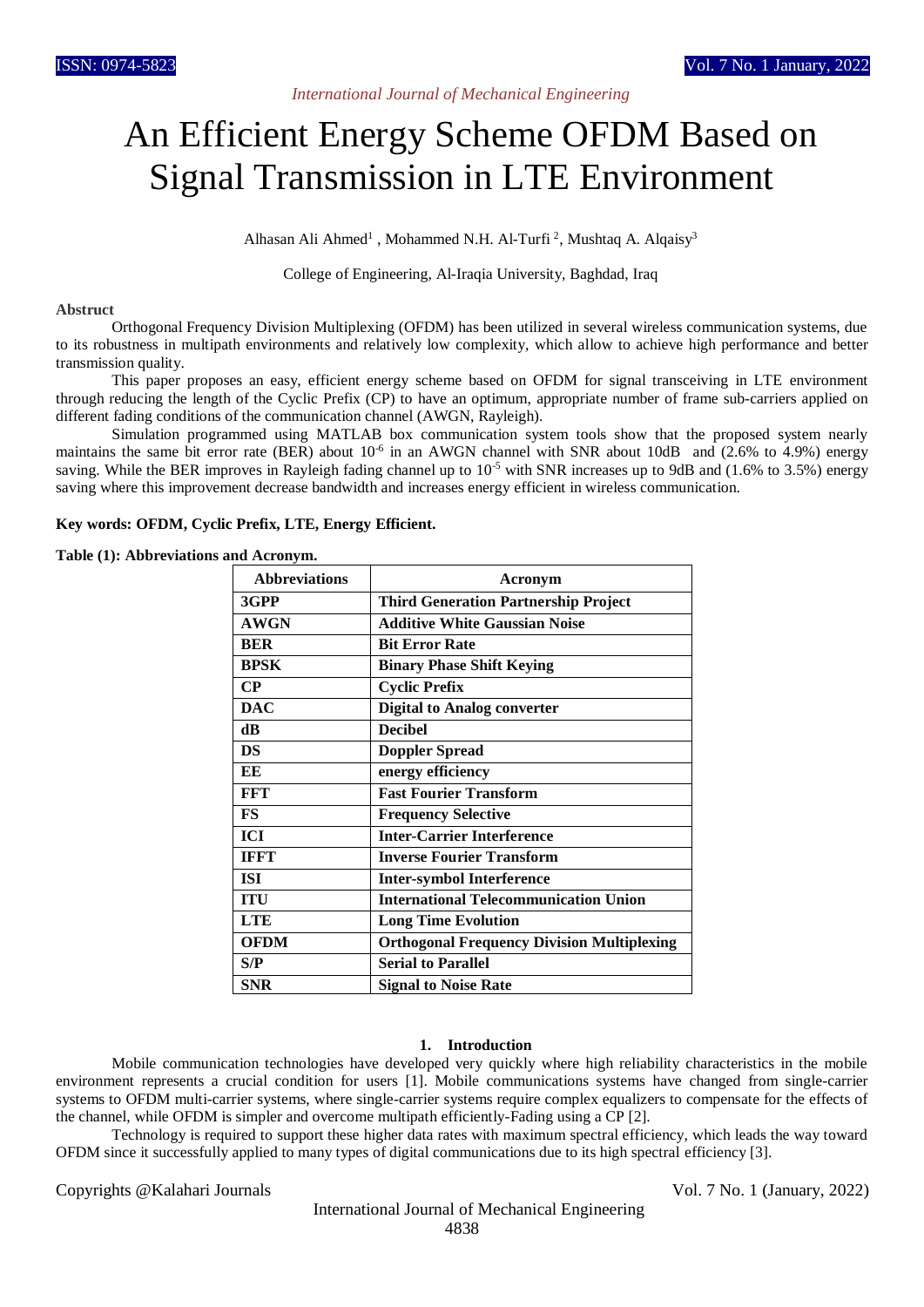Recently, OFDM adopted by LTE in the third generation, LTE Partnership Project (3GPP), which supports scalable bandwidth from 1.25 MHz to 20 MHz with 15 kHz subcarrier spacing, depending on the bandwidth. Fast Fourier Transform (FFT) size ranges from 128 to 2048 where LTE uses OFDM for downlink data transmission and Inverse Fast Fourier Transform (IFFT) for uplink transmission.[4][5]

In wireless communications, multipath blackout (multipath propagation) results in inter-symbol interference (ISI) as well as inter-carrier interference (ICI) for OFDM signals, which severely degrade system performance. Thus, in practical OFDM systems, the CP transmitted during the guard period, consisting of the end of the OFDM symbol, is copied during the guard period, and the guard period is transmitted in accordance with the guard interval after the OFDM symbol. The reason of guard interval includes a copy of the end of the OFDM symbol is to allow the receiver to integrate an integer number of sinusoidal periods for each multipath while performing OFDM demodulation with FFT. [6] [7]

OFDM has excellent multipath durability, while CP maintains orthogonality between subcarriers. CP allows the receiver to more efficiently collect multipath energy. However, for a given total transmit power, the insertion of an uninformative CP reduces the effective energy per data bit. In general, the power loss is proportional to the relationship between CP length and symbol duration. If CP is too long, the power loss will be much higher. [8]

Recently, energy efficiency (EE) has become more and more important for the future of wireless due to limited battery resources in mobile devices [9]. Improving the EE can also reduce greenhouse gas emissions, which is considered to be one of the most serious threats to the global environment in human history. Many researches examine EE, spectral efficiency (SE) or the combination of the two in the context of wireless communication [10] [11].

Fig (1) illustrates the most concepts of an OFDM signal and therefore the inter-relationship between the frequency and time domains. Within the frequency domain, multiple adjacent tones or subcarriers are every severally modulated with complicated data. An Inverse FFT transform is performed on the frequency-domain subcarriers to provide the OFDM symbol in the time-domain. Then in the time domain, guard intervals between each of the symbols are inserted to forestall inter-symbol interference at the receiver caused by multi-path delay unfold in the radio channel. Multiple symbols may be concatenated to form the ultimate OFDM burst signal. At the receiver, an FFT is performed on the OFDM symbols to recover the initial information bits.



**Fig (1) Frequency- Time Representative of an OFDM Signal [12].**

BPSK modulation produces constant amplitude signal which reduce problems with amplitude fluctuation due to fading over different Communication Channels (AWGN & Rayleigh Channels) [13].

This paper proposes and simulates an easy, energy efficient transmission scheme that improves the EE for OFDM systems with BER as a function to SNR in OFDM Systems, use BPSK Modulation and compare system performance for different CP lengths of the OFDM System, which provides mobile communication with longer time through minimum power consumption

#### **2. Method and Material**

The system proposed in this paper requires equipment's and methods for implementing the OFDM transceiver based on BPSK modulation which may be classified as supplementary which must be provided and essential which must be satisfied as given.

## **2.1 Requirement:-**

The system in Fig (2) represents the component of the proposed system which contains: -

1 - Binary input which represent the data entry to the system

2 - BPSK modulation: are a dual modulation schemes, wherever the 0's and 1's during a binary message are pictured by both completely different part states within the carrier signal. In digital modulation techniques, a collection of basis functions are chosen for a specific modulation scheme. Generally, the idea functions are orthogonal to every other. Basis functions may be derived victimization Gram solon orthogonalization procedure. Once the basics functions are chosen, any vector in the signal area can be represented as a linear combination of them. In BPSK, just one sinusoid is taken because the basis function. Modulation is

Copyrights @Kalahari Journals Vol. 7 No. 1 (January, 2022)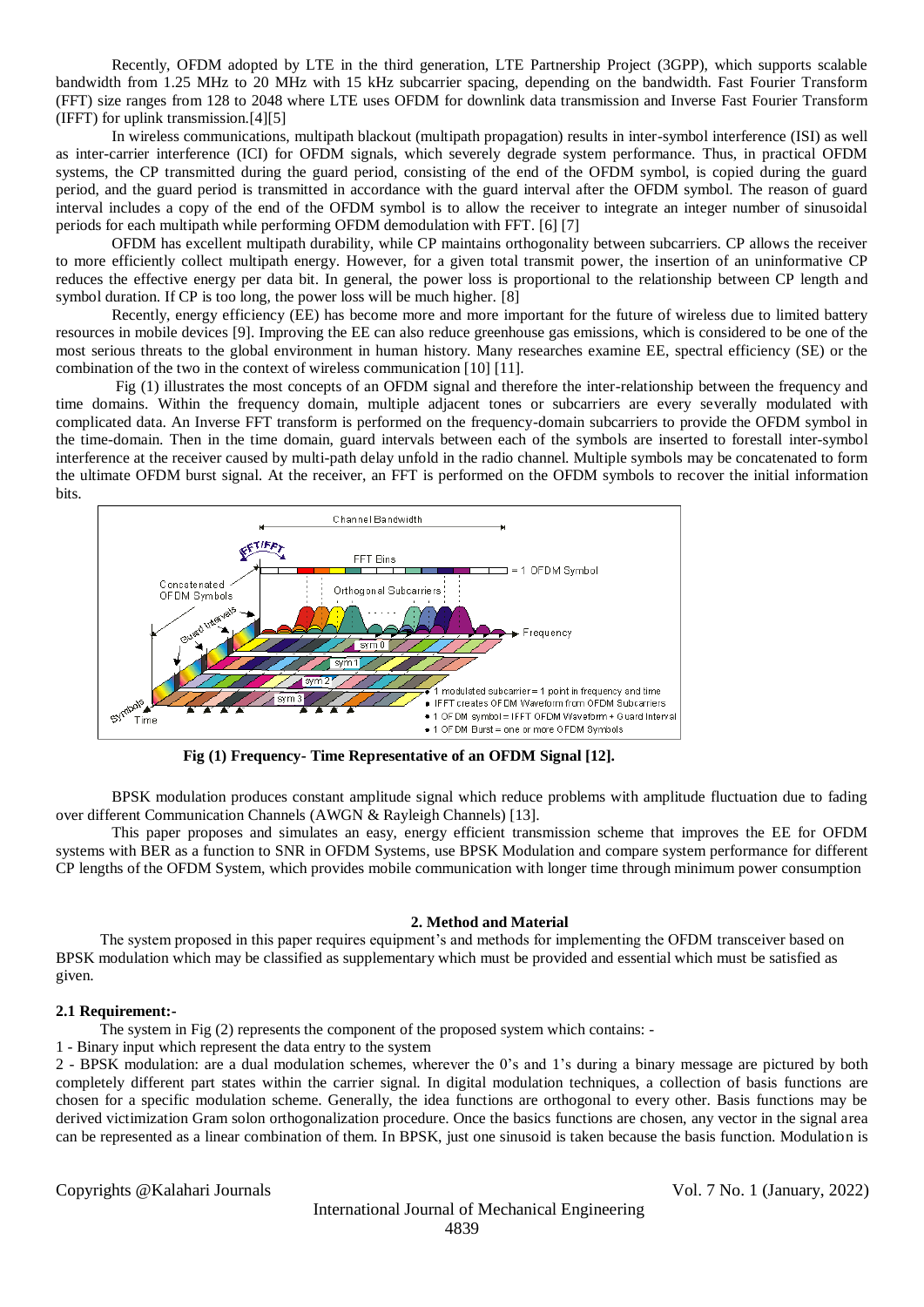achieved by varied the part of the sinusoid counting on the message bits. The 2 completely different phase states of the carrier signal are:-

$$
S_1(t) = A_c \cos(2\pi f_c t), \quad 0 \le t \le T_b \text{ for binary } 1
$$

$$
S_0(t) = A_c \cos(2\pi f_c t + \pi), \quad 0 \le t \le T_b \text{ for binary } 0
$$

3 - S/P conversion: the Serial to Parallel converter takes the serial stream of input bits and outputs N parallel streams (indexed from  $0$  to  $N-1$ ).

4- IFFT: The IFFT takes frequency-domain input data (complex numbers representing the modulated subcarriers) and converts it to the time-domain output data (analog OFDM symbol waveform).

5- Guard Interval/Cyclic Prefix: Is a periodic addition of the final part of an OFDM symbol that is added to the front of the symbol in the transmitter, and at the receiver the CP is removed before demodulation. Usually adding (CP) has as 2 functions that are eliminate the bury image interference (ISI) and inter-channel interference (ICI)

6 - DAC: converts a digital signal from the computer into an electrical voltage which can be used to drive electrical equipment

7- Channel Models: Between transmitter and receiver, environments can be defined as channel. On channel transmission system are influenced by reflection, refraction and scatter. In theoretical model, there are some methods. In this paper, AWGN and Rayleigh Fading were used to model the communication channel.

- AWGN: This channel is one of the simplest mathematical models for various physical communication channels, including fixed lines and some radio channels. It is noise that affects the transmitted signal as it passes through the channel.
- Rayleigh fading: It has been observed that when there is no line of sight, the path between transmitter and receiver,



#### Fig (2) OFDM Transceiver

which has only one indirect path, the received signal at the receiver will be the sum of all reflected and scattered waves. For different paths they have a distribution of, called the Rayleigh distribution, this is called the Rayleigh fading distribution.

8- FFT: Is able to convert a signal from the time domain to the frequency domain. The FFT of a non-periodic signal will cause the resulting frequency spectrum to suffer from leakage.

9-P/S conversion: is used for summing all subcarriers and combining them into one signal. Input word is split into N timemultiplexed output words where N is the ratio of number of input bits to output bits. The order of the output can be either least significant bit first or most significant bit first (depends on application).

## **2.2 OFDM System Performance**

OFDM performance was estimated with these channels according to a BER of, and the SNR was calculated on AWGN and Rayleigh fading channel.

## **2.2.1 Bit Error Rate**

Performance analytics for modern digital communication systems. With end-to-end performance metrics. This performance metric is usually bit error rate (BER), which quantifies the reliability of the entire system from "input bits" to "output bits," including electronics, antennas, and signal paths in the middle. BER can be mathematically defined as.

$$
BER = \frac{No. \text{ of Errors}}{Total Bits\text{ }Bccenied}
$$
, 
$$
BER (dB) = 20 \log_{10} (BER)
$$

There are several factors that affect BER. If the bit rate and transmission medium are good at a certain time, but the signal-<br>There are several factors that affect BER. If the bit rate and transmission medium are good at to-noise ratio (SNR) is high, the BER will be very low.

## **2.2.2 Signal to Noise Ratio**

SNR is the ratio of the received signal to the noise in the frequency domain. SNR can be mathematically defined as, SNR is an indicator often used to assess the quality of a communications link. A higher value of SNR means a better quality of the communication link.

Copyrights @Kalahari Journals Vol. 7 No. 1 (January, 2022)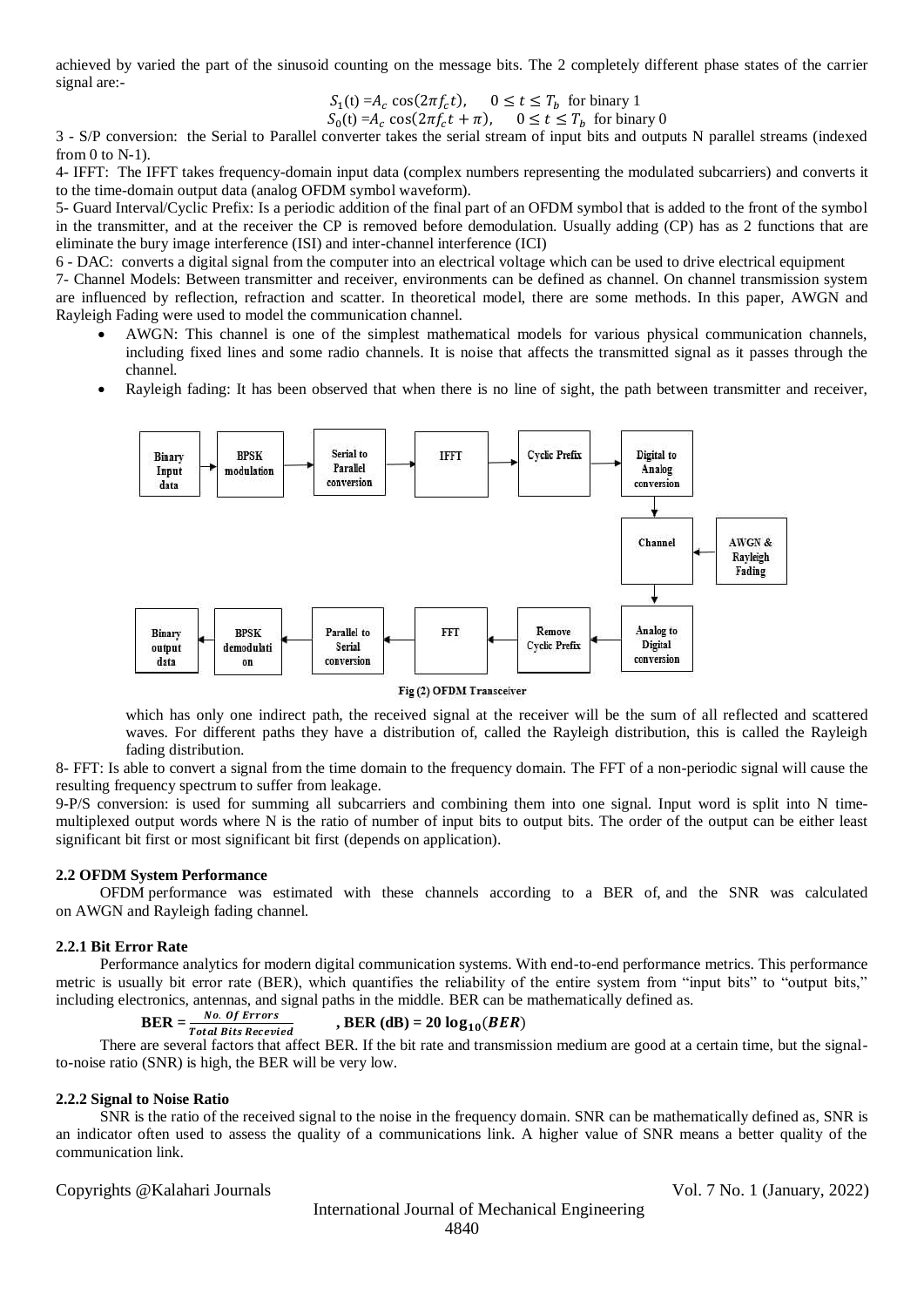#### $\textbf{SNR} = 10 \log_{10} \frac{Signal power}{Noise power}$ *Noise power*  $dB$

SNR is an indicator often used to assess the quality of a communications link. A higher value of SNR means a better quality of the communication link.

# **3. OFDM Programming In Matlab**

The system proposed in this paper is simulated using Matlab, because it supports a toolkit called Communication System Toolbox, which contains a large group of classes that represent channels, modifications and communication tools. These tools allow using these classes and specifying their parameters instead of complex mathematical modeling.

# **3.1 Simulations**

The OFDM performance analysis was performed in terms of different cases of subcarriers number are simulated with various CP length over different communication fading channels (AWGN, Rayleigh Fading) according to BER over SNR where the number of subcarriers starts from 128 to 2048 subcarriers with FFT points for 1000 OFDM frames (symbol) transmitted and 6 line numbers for the multipath Rayleigh channel, since each OFDM symbol folds with 6 line Rayleigh fading channel.

# **3.2 System Parameters**

The system parameters used for adjusting the system to obtain best performance for the proposed system are illustrated in table (2).

| <b>Parameter</b>                | <b>Values</b>                          |
|---------------------------------|----------------------------------------|
| Avg. Path Gains                 | $[0 -0.9 -4.9 -8 -7.8 -23.9]$ , (dB)   |
| Doppler Spread (FD)             | 50 Hz                                  |
| <b>Frequency Selective (FS)</b> | 3.84 MHz                               |
| No of Cyclic Prefix (CP)        | 4, 8, 16, 32                           |
| <b>No of Frames</b>             | 1000                                   |
| No of Subcarriers (N)           | 128, 256, 512, 1024, 2048              |
| <b>Path Delays</b>              | [0 200 800 1200 2300 3700]*1e-9, (sec) |
| Time Sample (TS)                | 1/FS                                   |

**Table (2): System Parameters.**

Table(3) illustrated these cases where the highlighted cases represents the optimum cases where they considered the best for each type of fading since CP is minimum and the No. of subcarriers is maximum and hence represents the best and most efficient combination scheme for the system power.

For 128 number of subcarriers with 2 various CP lengths over different communication channels, the system on Rayleigh fading channel shows a better response when the length of CP is 8 symbols than the length of CP is 4 symbols, while the system on AWGN fading channel shows nearly same response for CP is 4 or 8, but the overall system response in AWGN is better than the overall system response in Rayleigh fading channel.

| Table (3). Different cases of subcarriers humber 120 to 2040. |                    |                              |                                                             |  |  |  |  |
|---------------------------------------------------------------|--------------------|------------------------------|-------------------------------------------------------------|--|--|--|--|
| Case                                                          | No. of             | <b>Simulated Results</b>     |                                                             |  |  |  |  |
| No.                                                           | <b>Subcarriers</b> |                              |                                                             |  |  |  |  |
|                                                               |                    | CP Length 4 - 8              |                                                             |  |  |  |  |
|                                                               |                    | Rayleigh fading              | 8 symbols show better performance than 4 symbols.           |  |  |  |  |
|                                                               | 128                | <b>AWGN</b>                  | Nearly compatible response up to SNR =9dB & BER= $10^{-5}$  |  |  |  |  |
|                                                               |                    | Rayleigh fading & AWGN(8)    | AWGN show better performance than Rayleigh fading           |  |  |  |  |
|                                                               |                    | $CP$ Length 4 - 8            |                                                             |  |  |  |  |
|                                                               |                    | Rayleigh fading              | 8 symbols show better performance than 4 symbols.           |  |  |  |  |
| $\mathfrak{D}$                                                | 256                | <b>AWGN</b>                  | Nearly Compatible as in 128 up to SNR=8dB & BER= $10^{-5}$  |  |  |  |  |
|                                                               |                    | Rayleigh fading & AWGN(8)    | AWGN show better performance than Rayleigh fading           |  |  |  |  |
|                                                               |                    | $CP$ Length $8 - 16$         |                                                             |  |  |  |  |
|                                                               |                    | Rayleigh fading              | 8 symbols show better performance than 16 symbols.          |  |  |  |  |
|                                                               |                    | <b>AWGN</b>                  | Nearly 8 & 16 Symbol responses are Compatible to each other |  |  |  |  |
|                                                               |                    | Rayleigh fading $& AWGN(16)$ | AWGN show better performance than Rayleigh fading           |  |  |  |  |
|                                                               |                    | $CP$ Length 4 - 8            |                                                             |  |  |  |  |
|                                                               |                    | Rayleigh fading              | 8 symbols show better performance than 4 symbols.           |  |  |  |  |
|                                                               |                    | <b>AWGN</b>                  | Nearly 4 & 8 Symbol responses are Compatible to each other  |  |  |  |  |

# **Table (3): Different cases of subcarriers number 128 to 2048.**

Copyrights @Kalahari Journals Vol. 7 No. 1 (January, 2022)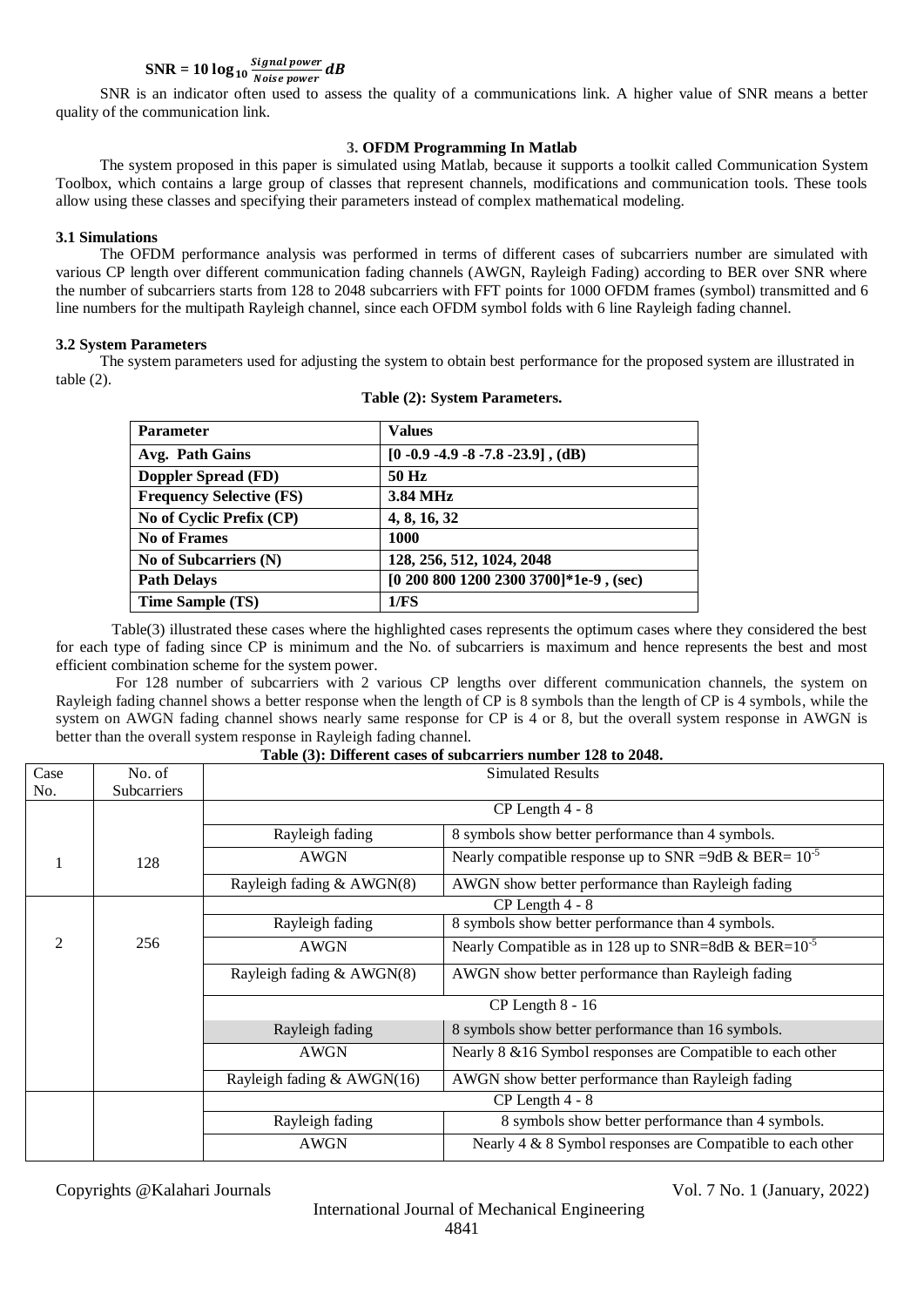|   | 512  |                              |                                                             |  |  |  |
|---|------|------------------------------|-------------------------------------------------------------|--|--|--|
| 3 |      | Rayleigh fading & AWGN(8)    | AWGN show better performance than Rayleigh fading           |  |  |  |
|   |      | $CP$ Length $8 - 16$         |                                                             |  |  |  |
|   |      | Rayleigh fading              | 8 symbols show better performance than 16 symbols.          |  |  |  |
|   |      | <b>AWGN</b>                  | Nearly 8 & 16 Symbol responses are Compatible to each other |  |  |  |
|   |      | Rayleigh fading & AWGN(8)    | AWGN show better performance than Rayleigh fading           |  |  |  |
|   |      | $CP$ Length $8 - 16$         |                                                             |  |  |  |
|   |      | Rayleigh fading              | 8 symbols show better performance than 16 symbols.          |  |  |  |
|   |      | <b>AWGN</b>                  | Nearly Compatible up to SNR=10dB &BER= $10^{-6}$            |  |  |  |
| 4 | 1024 | Rayleigh fading $& AWGN(16)$ | AWGN show better performance than Rayleigh fading           |  |  |  |
|   |      |                              | $CP$ Length $8 - 32$                                        |  |  |  |
|   |      | Rayleigh fading              | Nearly 8 & 32 Symbols response are Compatible to each other |  |  |  |
|   |      | AWGN                         | Nearly 8 & 32 Symbol responses are Compatible to each other |  |  |  |
|   |      | Rayleigh fading & AWGN(32)   | AWGN show better performance than Rayleigh fading           |  |  |  |
|   | 2048 | $CP$ Length $8 - 32$         |                                                             |  |  |  |
| 5 |      | Rayleigh fading              | 32 symbols show better performance than 8 symbols.          |  |  |  |
|   |      | <b>AWGN</b>                  | Nearly 8& 32 Symbol responses are Compatible to each other  |  |  |  |
|   |      | Rayleigh fading & AWGN(32)   | AWGN show better performance than Rayleigh fading           |  |  |  |

# **4. Results**

The results of this work were compared with the results of some previous works as demonstrated in table(4), the results achieved in this work where nearly the same like the previous ones, unlike the others Rayleigh fading were simulated, tested and evaluated. Table(3) illustrates all the cases scenarios simulated, where the system responded exceptionally for some cases that are highlighted in table (3). Fig (3) & Fig (4) shows the system responses for Rayleigh fading channel, where the CP is 8 and 16 for 256 and 512 number of sub-carrier respectively, both responses shows no huge differences on system performance while an energy saving is achieved due to the reduction of the CP of the frames, while maintaining the BER with the SNR. Fig (5) & Fig (6) shows the system responses for AWGN fading channel where the CP is 8 and 32 for 1024 & 2048 number of sub-carrier respectively, both responses shows no differences on system performance while higher energy saving is achieved based on Rayleigh fading channel due to the reduction of the CP of the frames, while maintaining the BER with the SNR better than the one in Rayleigh fading channel. This leads to transmit the largest data volume with the smallest CP size, the lowest transmission power consumption, the highest SNR and the lowest BER which rises system reliability in transmission.

| Table (4): Some of previous results compared to the achieved results |                    |                              |                                                         |  |  |
|----------------------------------------------------------------------|--------------------|------------------------------|---------------------------------------------------------|--|--|
| <b>Research Papers</b>                                               | <b>Parameters</b>  |                              |                                                         |  |  |
|                                                                      | CР                 | <b>Power Saving</b>          | <b>BER</b>                                              |  |  |
|                                                                      |                    | AWGN 2.6% to 4.9%            | AWGN No change or negligible                            |  |  |
| This work                                                            | $4 \rightarrow 32$ | Rayleigh Fading 1.6% to 3.5% | Rayleigh Fading                                         |  |  |
|                                                                      |                    |                              | Improve to 10 <sup>-5</sup> with SNR increase up to 9dB |  |  |
| Reference (5)                                                        | 128                | AWGN (only) by 5%            | <b>AWGN</b> No Change                                   |  |  |
| Reference (14)                                                       | 256                | AWGN (only) by 4%            | AWGN Improved by 4dB                                    |  |  |

# **Table (4): Some of previous results compared to the achieved results**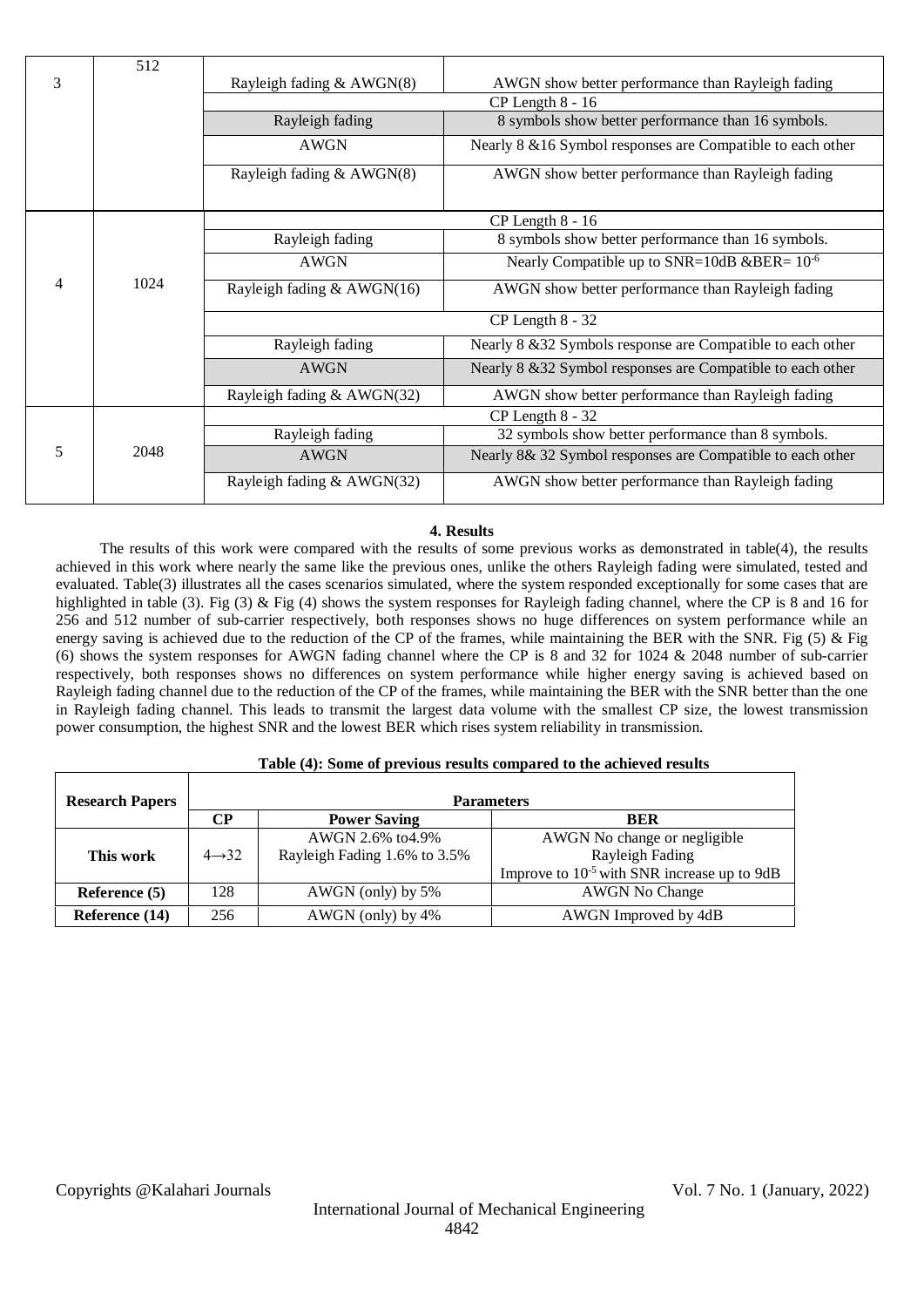

#### **5. Conclusion**

The simulation of the system proposed in this paper shows an EE transmission scheme for OFDM systems with LTE. The system scan the CP length size range of  $(4\rightarrow 32)$  with sub-carrier frame size range of  $(128\rightarrow 2048)$  on both different fading channel (AWGN, Rayleigh fading). An appropriate length of CP with convenient number of subcarriers guarantee maximum SNR with lowest BER which allows minimum BW with minimum power consumption.

The proposed system may provide mobile communication a longer battery time through minimum power consumption, where minimum bandwidth provides multiple communication, also maximum SNR means better communication and lowest BER means high quality of mobile communication with lower battery power usage.

The proposed system nearly maintains the same bit error rate (BER) about 10<sup>-6</sup> in an AWGN channel with SNR about 10dB with (2.6% to 4.9%) energy saving. While the BER improves in Rayleigh fading channel up to  $10^{-5}$  with SNR increases up to 9dB with (1.6% to 3.5%) energy saving where this improvement increases the wireless communication time.

## 5. References

- [1] IEEE-Std-802.16-2009, IEEE Standard for Local and metropolitan area networks Part 16: Air Interface for Broadband Wireless Access Systems Amendment 3: Advanced Air Interface. IEEE Std 802.16m-2011(Amendment to IEEE Std 802.16- 2009): 1-1112, 2011.
- [2] C. An and H. Ryu, "Design and Performance Evaluation of Spectral Efficient Orthogonal Time Frequency Space System," 2019 IEEE 2nd 5G World Forum (5GWF), 2019, pp. 249-252, doi: 10.1109/5GWF.2019.8911663.
- [3] Flemming Bjerge Frederiksen and Ramjee Prasad, "An Overview of OFDM and related techniques towards development of future wireless multimedia communications," Radio and Wireless Conference, 11-14 Aug 2002, IEEE, pp.19-22.
- [4] Requirements for Further Advancements for Evolved Universal Terrestrial Radio Access (E-UTRA) (LTE-Advanced); Technical Report 36.913 V11.0.0; 3rd Generation Partnership Project (3GPP): Valbonne, France, September 2012.
- [5] Bin S. An energy efficient transmission scheme for OFDM systems in LTE. China Communications 2014; 11 (3): 13-18.
- [6] TONELLO A, D'ALESSANDRO S, LAMPE L. Cyclic prefix design and allocation in bit-loaded OFDM over power line communication channels [J]. IEEE Transactions on Communications 2010; 58(11): 3265-3276.

Copyrights @Kalahari Journals Vol. 7 No. 1 (January, 2022)